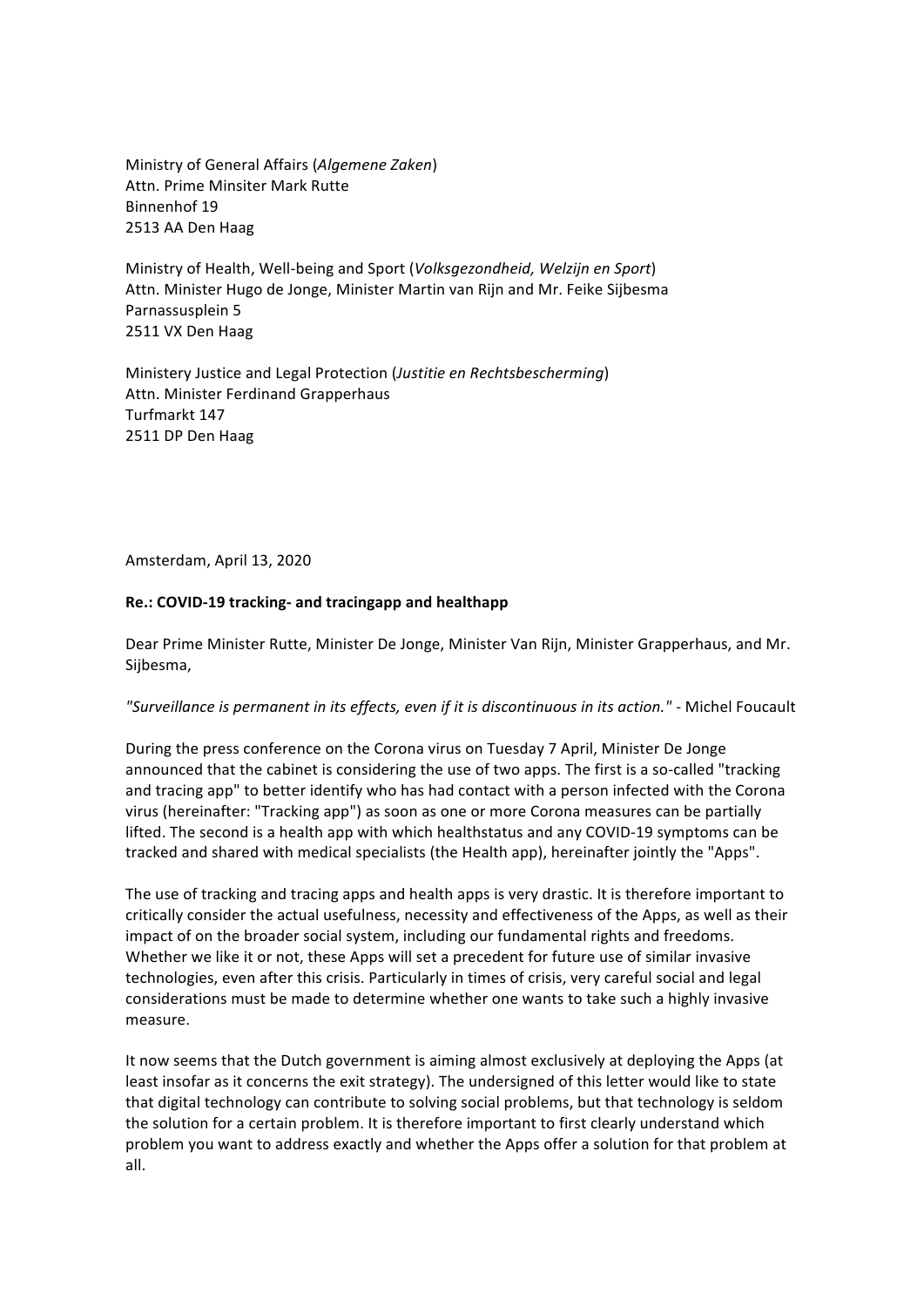The decision on whether or not the Apps should be deployed should therefore be guided by experts, not only in the field of app development, but also in the fields of computer sciences, data sciences, law, social sciences, behavioral sciences, ethics, the health domain and systems science. All the more so to prevent techno-solutionism and to keep the possibility of deciding not to use the Apps open.

The use of the Apps should not affect our fundamental rights and freedoms. In any case, the use of all apps and technologies related to the fight against the Corona crisis must be temporary, strictly necessary, proportional, controllable, transparent and verifiable.

The undersigned explain the above in more detail below. The undersigned are all experts from various disciplines, including computer sciences, data sciences, artificial intelligence, law, epidemiology, medicine, behavioral sciences, social sciences, ethics, policy and communication sciences.

## **Summary of the main points**

- The deployment of the Apps is very radical. It is therefore important that the usefulness, necessity and effectiveness of the Apps as wel as their societal and legal impact of is critically examined before a decision is made to use them.
- Technology is rarely *the* solution to a particular problem. We must guard against technosolutionism. The possibility must remain to decide not to use the Apps. Less invasive solutions should be prioritized.
- The effectiveness and reliability of the Tracking app is extremely important, because ineffectiveness and unreliability can lead to a greater risk of contamination. After all, it then only creates 'false security'.
- The Apps have an impact on more than (data) privacy alone. They also touch on freedom of association, the right to safety, the right to health and the right to non-discrimination.
- Fundamental rights and freedoms cannot simply be put aside. There must be a legitimate interest for this, it must be strictly necessary, proportionate and, above all, time-limited.
- The use of the Apps must be waived if: (i) 'contact tracking' or health monitoring via the Apps is no longer effective, effective or reliable; (ii) less invasive solutions are possible; (iii) outweigh the social implications; or (iv) no broadly-based responsible trade-off can be made between conflicting fundamental rights and freedoms.
- The use of the Apps may not be achieved by any form of obligation or coercion.
- A broad team of experts from various disciplines, including computer scientists, data scientists, epidemiologists, intensivists and pulmonologists, experts in the field law (incl. privacy and data protection, human rights and administrative law), behavioral scientists, communication scientists and ethics.
- The possible use of the Apps must be verifiable, transparent and verifiable in addition to being temporary (and therefore reversible), strictly necessary and proportional.
- Only the roll-out of the Apps, without considering the influence on the (social) systems and behavioral patterns, and without the underlying infrastructure (GGDs, test labs, etc.) being set up for this, is insufficient.

## **Social impact - the need for systems thinking**

Only the roll-out of the Apps, without considering their influence on the (social) systems and behavioral patterns, and without the underlying infrastructure being set up for this, is insufficient to achieve the intended goal.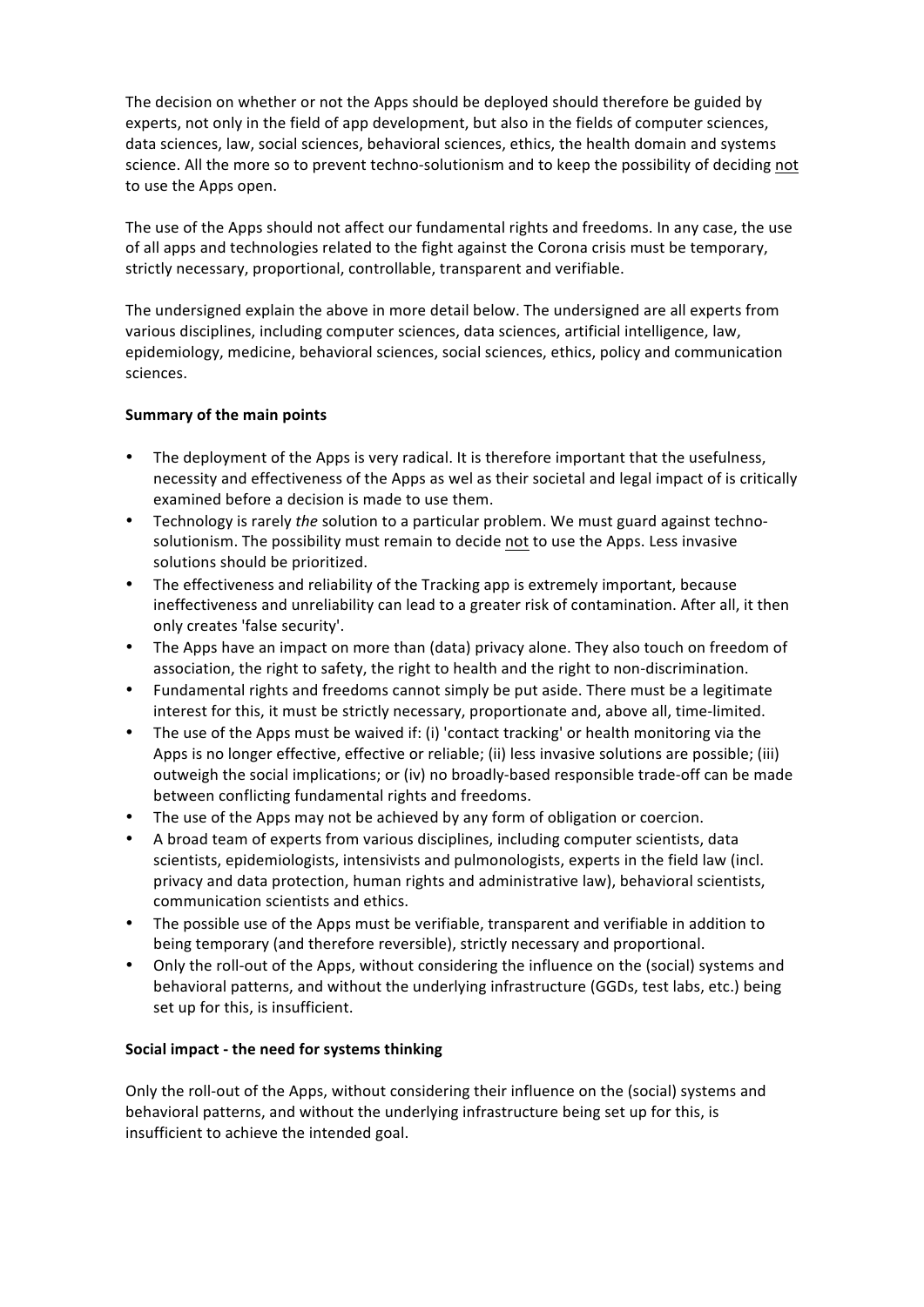The consequences associated with 'signaling' by the App (such as mandatory isolation, no access to work or shops, etc.) will affect the (correct) use of the Apps. Just as some people do not adhere to certain measures now, some people will not or incorrectly use the Apps, for example to prevent isolation. This will undermine the effectiveness and reliability of the Apps. The WHO has already warned against stigmatization from the use of tracking and tracing apps, and history teaches us that the interplay of surveillance and epidemiology can unfortunately also lead to threats and violence against certain groups. Moreover, if after some time it appears that the use of the Apps is not enough to prevent a new outbreak of the virus, there will be great social resistance to start living under social distancing rules again. Behavioral expertise and experience with similar apps from other countries or from previous epidemics is crucial to properly assess whether their use will have the desired effect at all.

The 'underlying' infrastructure must also be geared to the use of the Apps. If, for example, an 'App signal' leads to advice for testing and extensive contact tracing by the GGD, then the capacity of these facilities must be sufficient to answer the demand. Other, less invasive solutions related to contact tracing need also to be investigated, such as (temporarily) hiring more staff to carry out or support contact tracing.

#### **Fundamental rights and freedoms**

Fundamental rights and freedoms cannot simply be put aside. There must be a legitimate interest, it must be strictly necessary, proportionate and, above all, time-limited. These Apps lead to the setting aside of various fundamental rights and freedoms, so their use requires careful consideration.

Minister de Jonge announced that the Apps will be privacy-friendly and will work on the basis of anonymity. However, it is important to realize that in addition to impact on the fundamental right to privacy, tracking and tracing apps and health apps also have an impact on other human rights such as the freedom of assembly and association, the right to safety and health and the right to non- discrimination. All these rights are explained below (starting with privacy).

#### Privacy - more than just data protection

The privacy discussions around the announced Apps currently focus mainly on data protection of (sensitive) personal data and on anonymity. However, the impact of the Apps on our privacy goes far beyond just our data and anonymity.

Art. 8 of the ECHR (Right to a Private Life) includes the protection of a wide range of elements of our private life including (i) one's (general) privacy, (ii) one's physical, psychological or moral integrity and (iii) one's identity and autonomy. The Tracking app creates a situation in which we are (constantly) watched, followed and (possibly) identified. It has been shown that once people know they are being monitored they behave differently. As a psychological 'chilling' effect, people may become inclined to change their behavior, with potentially undesirable consequences for the effectiveness and reliability of the Tracking app. Even if the data is fully encrypted and immediately deleted after capture, the technology still invades our private lives and our psychological and moral integrity. Simply guaranteeing anonymity is therefore insufficient to guarantee (broad) privacy.

Returning to data privacy, both Apps will have to meet the most stringent data protection requirements. Both Apps collect special personal data to a greater or lesser extent, the processing of which is only permitted in exceptional cases and under strict conditions.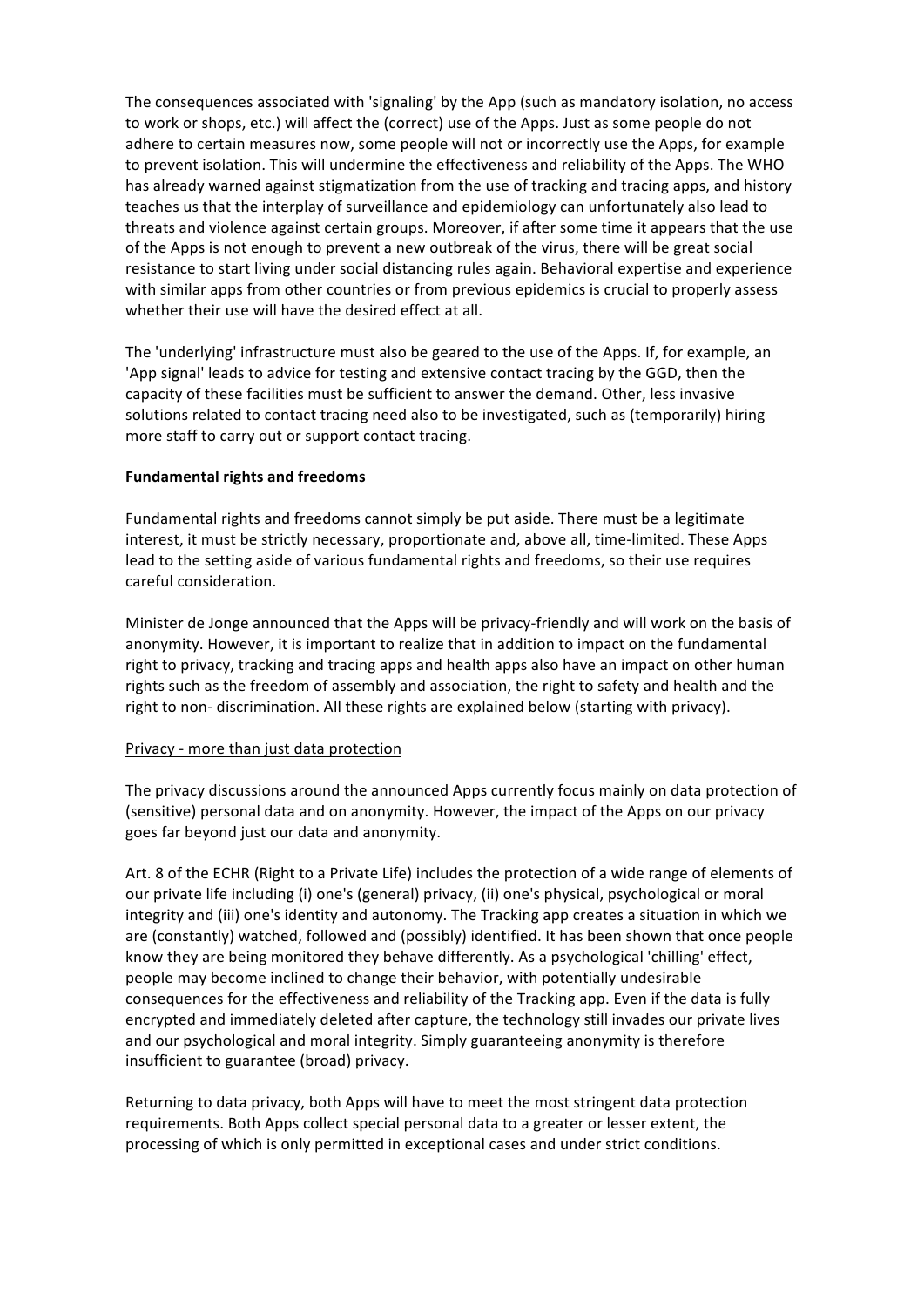There is also a risk that the collected data (now or in the future) will not only be used to support contact tracing and health monitoring by a medical specialist, but also to profile, categorize and score people for different purposes. With a longer horizon one can even imagine that 'function creep' could lead to undesired forms of profiling in supervision and surveillance, acceptance for insurance or social benefits, hiring or dismissal, etc. The data collected with the Apps may therefore under no circumstances be used for profiling, risk scoring, classification or prediction.

## Other fundamental rights and freedoms - more than just privacy

The Apps also have broader implications for a number of other fundamental rights and freedoms. Freedom of assembly and association, especially of those who are infected and those who have come into "contact" with an infected person, is being affected. The aforementioned stigmatization of persons who display certain characteristics that, according to the Tracking app, are related to COVID-19, can lead to discrimination on the grounds of (suspected) illness. While the Apps may contribute to the right to safety and health, the safety and health protection intended depends entirely on the effectiveness, effectiveness and reliability of the Apps (see below).

## **Mandatory or voluntary use**

When asked by one of the journalists present whether the use of the Apps would be made mandatory, the Prime Minister replied that he 'kept all options open'. First, voluntariness alone is not enough to adequately address the many implications of using the Apps. The social impact and the impact on fundamental rights and freedoms as well as the requirements of temporality, strict necessity, proportionality, verifiability, transparency and verifiability apply just as the Apps are used on a voluntary basis.

If the use of the Apps is made mandatory, this would mean that no one should be allowed outside to move without a (properly charged) mobile phone. This is not reasonably feasible and certainly not enforceable. The undersigned are thus opposed to mandatory use of the Apps, but note that voluntary use will in fact not be voluntary under certain circumstances. When the Apps are used, for example, to provide access to certain places or as a control tool for enforcement, there is no real voluntariness. The Apps may therefore not be used as such.

# Purpose, effectiveness and reliability of the Tracking app

Various organizations are now emerging and various initiatives are being developed for the development of COVID-19 tracking and tracing apps. It is important to determine whether, and if so which applications are actually effective and reliable to achieve the desired goal.

The effectiveness and reliability of the Tracking app is of enormous importance, because ineffectiveness and *unreliability* can lead to a greater risk of contamination. After all, it then only creates 'a false sense of security', where people think they can go outside, to work or to the park again, because they will get a message from the app when they have been near an infected person, while this information is not reliable. In addition, a large number of false positives and false negatives, an inherent consequence of the Tracking app's inefficiency and unreliability, will unnecessarily increase the pressure on the 'underlying' infrastructure.

Questions about the effectiveness and reliability of the Tracking app arise, for example, in the light of: (i) the still relatively limited COVID-19 test policy in the Netherlands and the influence of asymptomatic or surface contamination; (ii) instability and inaccuracy of the possible technologies (Bluetooth, GPS); (iii) the feasibility of reaching the percentage of the population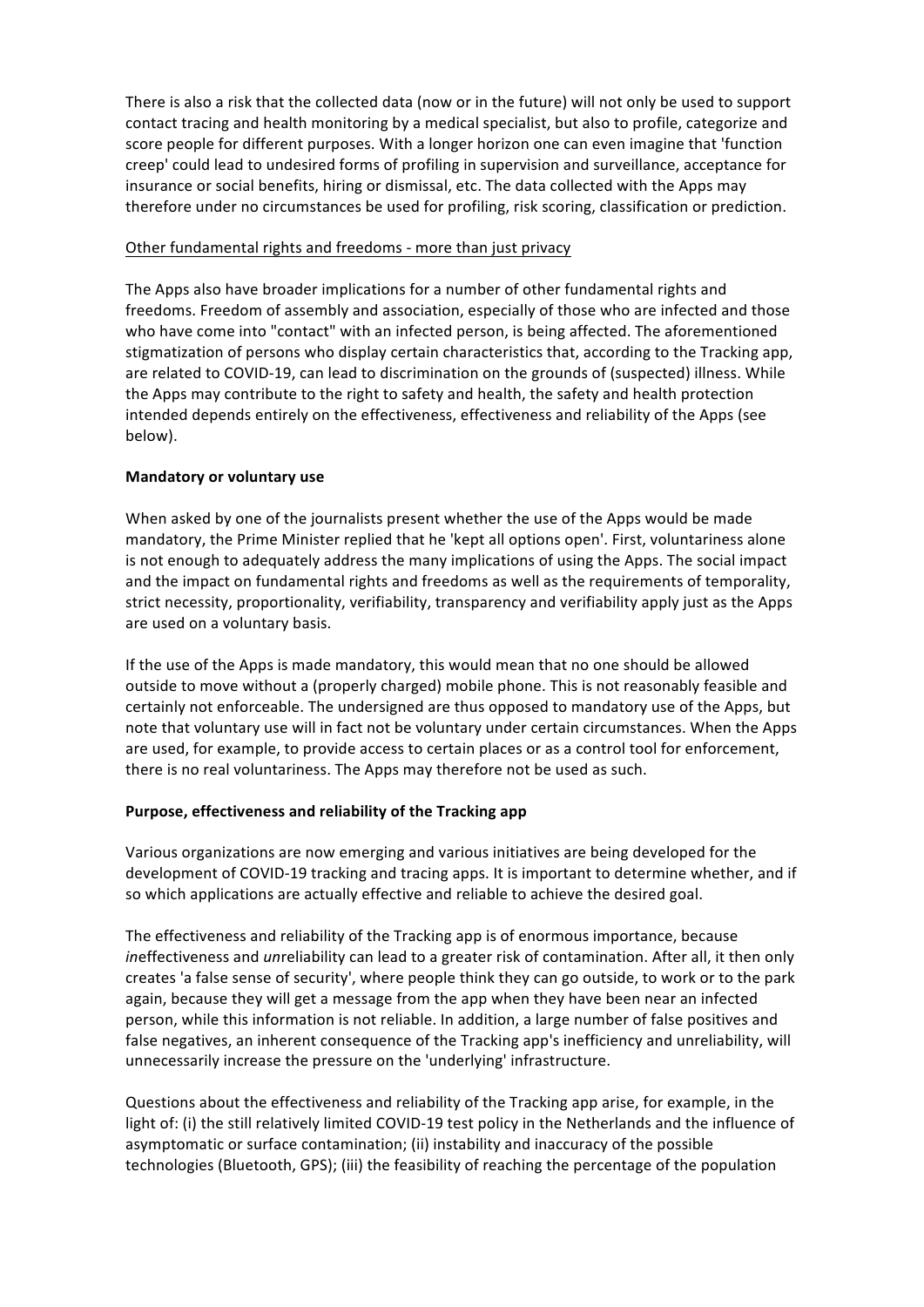that should use the Tracking app for reliable results; and (iv) results from the use of tracking and tracing apps in other parts of the world such as Singapore, where there has recently been an increase in infections.

## **Framework and process recommendations**

Below you will find an overview of the framework and the approach that the undersigned propose during the decision-making, possible development and deployment of the Apps.

# General framework ("Questions Zero"):

- Before deciding to use the Apps, it must be clear which problem one wants to address and whether the Apps offer a solution to the problem at all. Detailed social simulations could be used to investigate this.
- The Tracking app must be and remain proven effective and reliable (researched during the pilot phase, see approach, as well as during possible use) to achieve the desired goal and actually and better than other less invasive measures, to help significantly reduce the number of COVID-19 infections.
- Less invasive solutions for contact tracing and health monitoring must be actively explored and should be preferred over the use of the Apps.
- If it appears (during the pilot phase or during use) that 'contact tracing' via the Tracking app is no longer effective, effective or reliable, the Tracking app must not be deployed up or terminated immediately.
- The social implications of using the Apps must be taken into account when deciding whether or not to use the Apps.
- The use of the Apps respects all relevant laws and regulations, including fundamental rights and freedoms.
- The use of the Apps must be waived if: (i) 'contact tracking' or health monitoring via the Apps is no longer effective, effective or reliable; (ii) less invasive solutions are possible; (iii) outweigh the social implications; or (iv) no broadly-based responsible trade-off can be made between conflicting fundamental rights and freedoms.

## Framework for decision-making:

- The use of the Apps has a legal basis, is temporary, strictly necessary, proportional, controllable, transparent and verifiable.
- The Apps may only be used to achieve the desired purpose, meaning that the Apps and all data collected with them may only be used to support COVID-19 contact tracing (Tracking App) and health monitoring by a medical specialist exclusively in connection with COVID-19 (Health app). Any other use should be made technically impossible as much as possible and should not be allowed.
- The duration of use of the Apps is limited in time and the use is fully reversible. The data collected and / or generated with the Apps will be permanently deleted after dismantling the Apps.
- The use of the Apps may not be achieved by any form of obligation or coercion. Charging usage fees or offering financial incentives should not be allowed. People who refuse to use one or both Apps should not be negatively affected.
- The Tracking app does not replace contact tracing as currently carried out by the GGDs, but is only supporting it.
- The 'underlying' system (GGD, test capacity, etc.) is capacitated for the use of the Apps.
- A system has been set up to monitor the social consequences of the use of the Apps, including the possibility to intervene if abuses occur.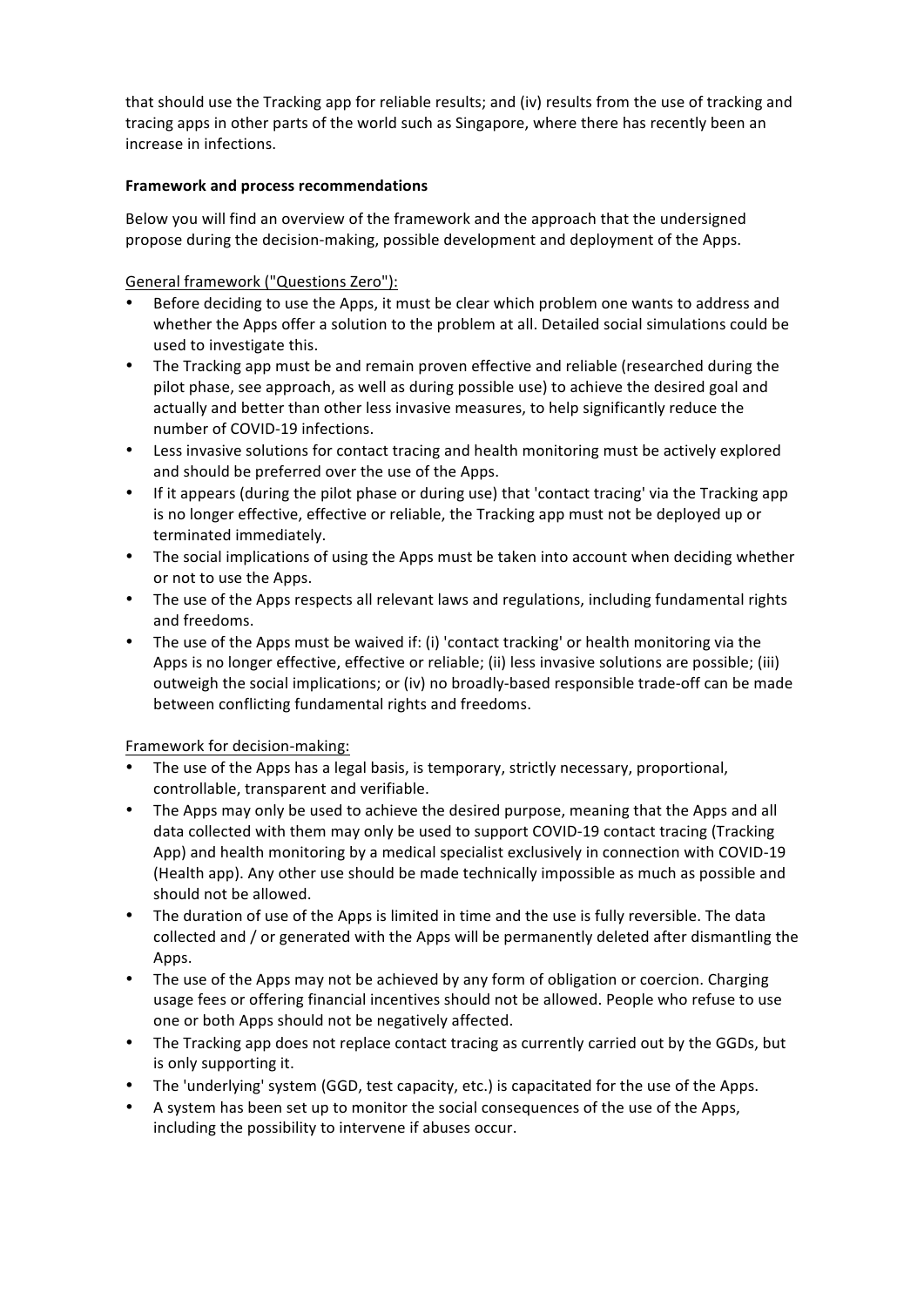Framework for development and use:

- Verifiable technical measures such as cryptography and anonymization must ensure user privacy and de-anonymization must be impossible. Only policy measures or promises are insufficient for this. A decentralized protocol that does not require data exchange with a central authority (such as the DP3T protocol) should be investigated.
- Only minimal data and metadata necessary for the operation of the Apps can be stored temporarily and as short as possible. For the Tracking app, this means that the collection of data that goes beyond contact between people and its duration is not allowed. For both Apps, data that is no longer needed must be deleted.
- Sensitive data, including but not limited to special personal data, must be stored and encrypted locally and securely on the phone. A link of the data with other (public or nonpublic) data should not be allowed. Sharing the data with third parties should not be allowed.
- The Apps themselves must regularly remind the user that they are 'on', must be easy to be temporarily deactivated or permanently removed by the user.

## Process:

- The effectiveness and reliability of the Apps and in particular of the Tracking App must be investigated and tested in advance (pilot phase).
- Full transparency is given about the progress and results of the pilot phase.
- During the pilot phase, procedures must be developed for the continuous monitoring of the functioning of the Apps, the identification and handling of false positives and false negatives, and the consequences for society and people's behavior.
- In deciding whether or not to use the Apps as well as during the development, the pilot phase and the possible use of the Apps, not only experts in the field of app development must be involved, but also computer scientists, data scientists, epidemiologists, intensivists and pulmonologists, experts in the field of law, including privacy and data protection, human rights and administrative law, behavioral experts, communication experts and ethicists.
- These experts must remain involved during the possible use of the Apps for the monitoring of the results and consequences of the use of the Apps.
- From the point of view of democratic control and accountability, there must be full transparency about the provider(s)/developer(s) of the Apps and the selection procedure.
- The relevant authorities such as the Dutch Data Protection Authority, the Dutch College for the Protection of Human Rights, the Federation of Medical Specialists and the Patient Federation must be involved in the pilot phase and during the possible use of the Apps.
- The Parliament must be fully informed about and involved in (decision-making about) the development and use of the Apps, both during the pilot phase and during any use thereof.

## **Conclusion**

Special times call for special measures. And these are special times. Our democracy and the rule of law require special measures such as these to be critically examined, even in special times. Only then can informed and fully informed decisions be taken. With this contribution, we hope to have given you a broad insight into the many implications of the use of the Apps and to be able to help you in your decision-making.

Sincerely, (see next pages for signatories)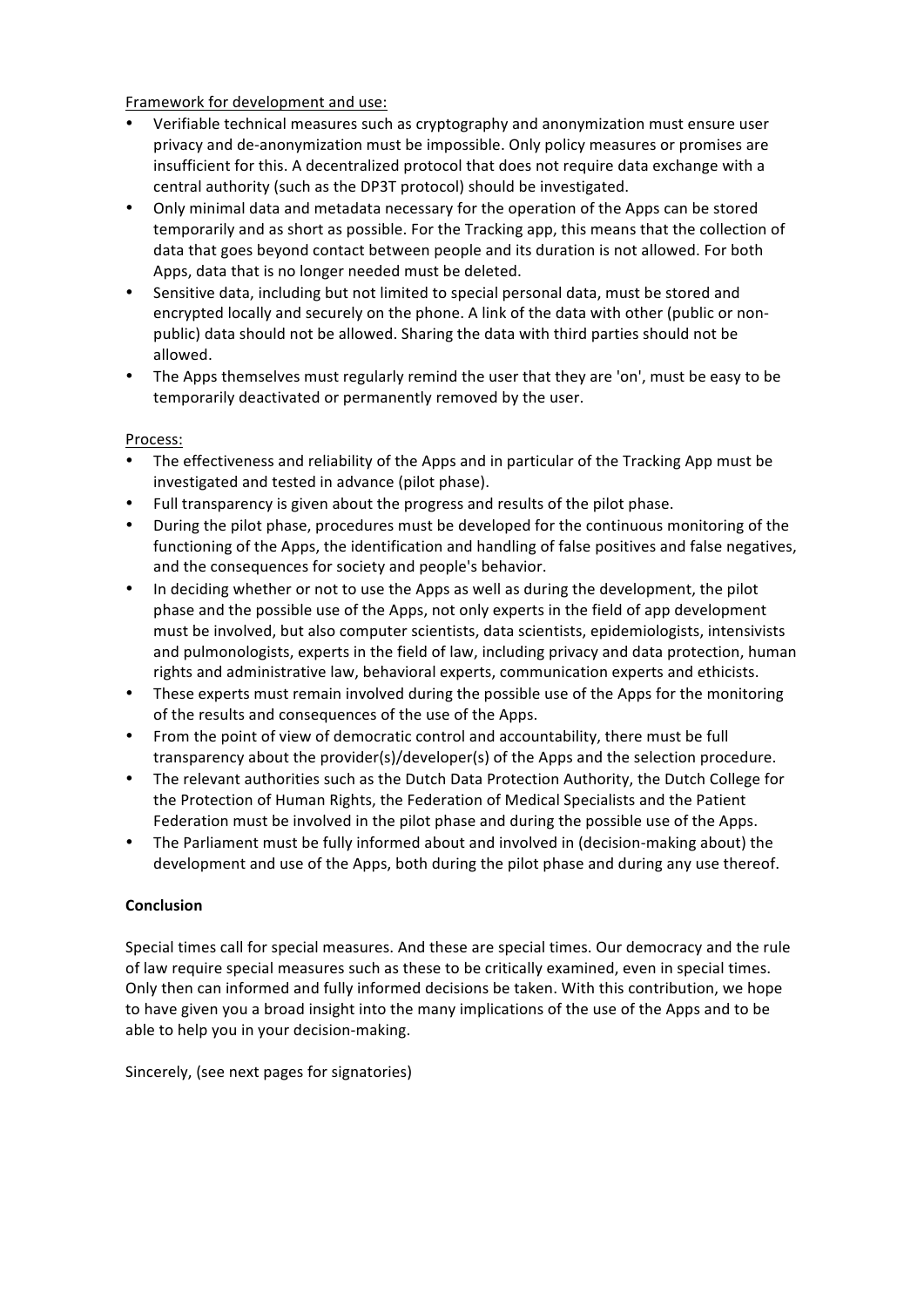**Catelijne Muller** President ALLAI, Member EU High Level Expert Group on AI **Natali Helberger** University Professor Law and Digital Technology, University of Amsterdam (UvA) **Virginia Dignum**  Professor of Social and Ethical AI Umeå University, Sweden, Member High Level Expert Group on AI, Board ALLAI **Frank Dignum** Professor of Socially Aware AI Umeå University, Sweden **Claes de Vreese** University Professor Political Communication & Journalism, UvA **Aimee van Wynsberghe** Associate Professor Ethics & Robotics TU Delft, Member High Level Expert Group on AI, Board ALLAI & Responsible Robotics **Valerie Frissen** Professor Digital Technologies & Social Change, Universiteit Leiden **Mireille Hildebrandt** Research Professor of Interfacing Law & Technology, Vrije Universiteit Brussel **Iris van Rooij** Associate Professor Computational Cognitive Science, Radboud Universiteit **Lambèr Royakkers** Associate Professor Ethics and Technology **TU Eindhoven Ronald Leenes** Head of the Department of Law, Technology, Markets, and Society **Tilburg University Maxim Februari** Writer, jurist, philosopher **Rineke Verbrugge** Professor Artificial Intelligence, Logic and Cognition, Multi-agent systems, RUG **Mark Coeckelbergh** Professor of Philosophy of Media and Technology, Universität Wien **Gabriëlle Speijer** Radiotherapist-Oncologist Haga Hospital Founder CatalyzIT **Beate Roesler** Chair of the Department of Philosophy University of Amsterdam **Holger Hoos** Professor Machine Learning

Universiteit Leiden **Michael Veale** Lecturer in Digital Rights and Regulation Faculty of Laws, University College London **José van Dijk**  University Professor Media and Digital Society, Utrecht University **Pinar Yolum** University Professor Computer Science, Utrecht University **Jeroen van den Hoven** University Professor Ethics and Technology TU Delft **Carlo van de Weijer** General Manager EAISI, Eindhoven AI Systems Institute **Carina Weijma** Co-Chair Social Acceptance, Inclusion, Ethics NAIC **Martijntje Smits** Senior researcher en Tech Philosopher Bureau Innovatie & Reflectie **Veronika Cheplygina** Assistant Professor TU Eindhoven **Moniek Buijzen** Professor of Communication Science Radboud University **Antal van den Bosch** Director Meertens Institute **Davide Grossi** Adjunct Professor Science and Engineering Groningen University and University of Amsterdam **Tom van Engers** Professor in Legal Knowledge Management University of Amsterdam **Niels van Dijk** Assistant Professor Legal Philosophy & Sociology, VUB **Julia van Weert** Professor Health Communication University of Amsterdam **Margot van Herwaarden** Gastro-enterologist Deventer Hostpital **Gerhard Weiss** Professor of Computer Science and AI Maastricht University **Ralph Peters** Full professor of Mathematics in Knowledge Engineering Research Universiteit Maastricht